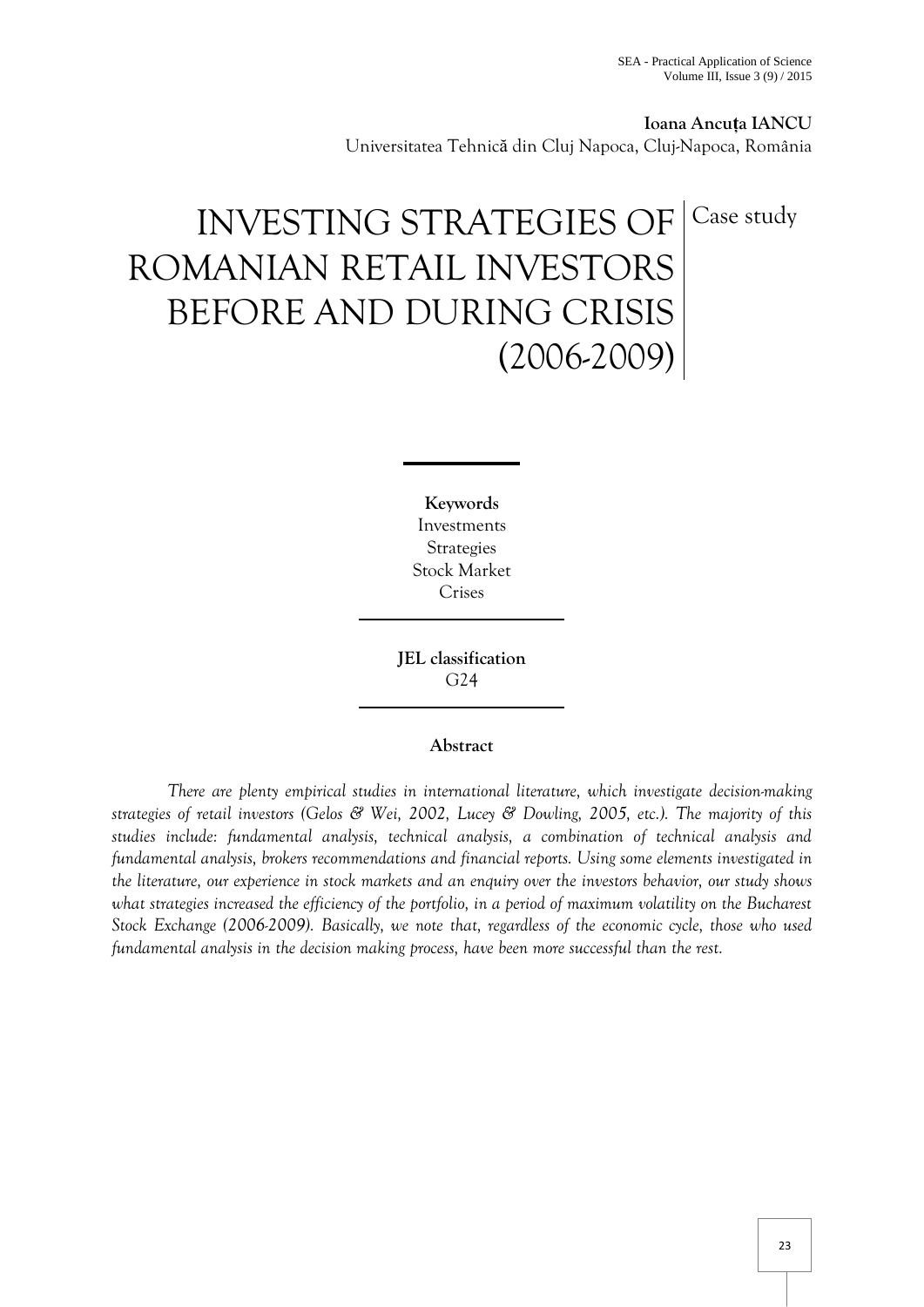### **1. Introduction**

To get a clear picture of the level of knowledge necessary in using one or more strategies in investment making decisions on Bucharest Stock Exchange (BSE), we consider necessary a description of each term.

Fundamental analysis is the method of determining and evaluating a company based on economic factors, that may affect the share price, considering prerequisites of economic growth (financial situation by accounting documents, financial assessments, etc.) and macroeconomic conditions (Dechow at al, 2000). Basically, with this method, the investor tries to predict the future value of an investment [\(http://www.markets.com](http://www.markets.com/) /ro/education/fundamental-analysis/what-is-fundam ental-analysis.html).

Technical analysis is the study of a share using graphs, in order to determine future price. In other words, the investor tries to "guess" the behavior of other investors in the market, using share price history (Beyoglu & Ivanov, 2008).

Fundamental analysis and technical analysis although seemingly different, are used together by many investors. On one hand, investors who analyze shares from a fundamental perspective can use technical analysis to decide the optimal time to buy or sell (Yeoh, 2010). On the other hand, those who frequently use technical analysis may use fundamental analysis to increase the likelihood of acquiring a "good" share. A study by Emir et al. (2012) shows that the combined method is the second in popularity among individual investors. It is obvious that all three strategies for decisionmaking require solid knowledge of technical and fundamental analysis.

The recommendations of others, is a strategy used by retail investors who don't possess the knowledge or the self confidence to buy shares on their own, and they rely on others opinion: broker, family, friends etc.

Information from the media is often used by less experienced investors. This happens because information which appear in media, often draw attention (surprising or extraordinary earnings announcements). Odean (1999) shows the tendency

#### **2. Research methodology**

For answering the research questions related to decision-making strategies of retail investors, we used a questionnaire-based survey. For more relevance, we gather, analyze and sort information from literature. The questions used in this survey were closed dichotomous, multihotomics, or scale type. Brokers in different investment firms in Cluj-Napoca, through the "snowball method", promoted the survey. The questionnaire was posted on the

of investors to buy certain shares if they heard about them in the media.

The information from the market is another strategy that can be the base for their decision to buy or sell a stock. Shares are traded in large volumes or their price increases or decreases impressive in a short period of time (Odean, 1999). Both information from the media and the market may have a "herd effect" result. When investors base their investment decision only on the information in the market or the media, they may be influenced by price increases or decreases by buying or selling shares. Basically, the effect is the tendency of investors to imitate the rest of the market participants. There are numerous studies (Avery & Zemsky, 1998, Lovric et al., 2008, Ionescu et al., 2009) about the herd effect. Avery and Zemsky (Avery & Zemsky, 1998) show that the herd effect may occur when investors are subject to a degree of uncertainty following the trend. Bikchandani and Sharma (2000) classify herd effect on rational investors in three subcategories: herding effect based on information, reputation or compensation. Herd effect can be observed both in rising prices and depreciation moments. When, more investors decide to sell shares depending on market rumors or information or media, panic appears among investors.

The reputation of the shares is a strategy that relies on familiarity and knowledge management. A good example is the case of Banca Transilvania, where employees buy shares because they know the financial situation and reputation management. In November 2010, the Board of Directors of Banca Transilvania has decided to grant 6,000,000 shares (of the 7,300,000 unsubscribed shares after the capital increase) to the employees and 1,300,000 shares were offered to a number of less than 100 investors (www.bvb.ro). Another case is that of 2007, when BCR employees could buy Erste Bank shares at a preferential price.

There are examples, notices and articles (see: www.bvb.ro) showing the trend of employees to buy shares in the company they work for.

Internet at the following address: http://www.chestionareonline

.com/ruleaza\_chestionar.phpid\_chestionar=128932 1175&chestionar=CHESTIONAR%20PRIVIND% 20COMPORTAMENTUL%20CONSUMATORU LUI%20DE%20SERVICII%20SI%20IN

VESTITII%20FINANCIARE between October 15 2010 and 30 November 2010 and was promoted by agents from various investment services and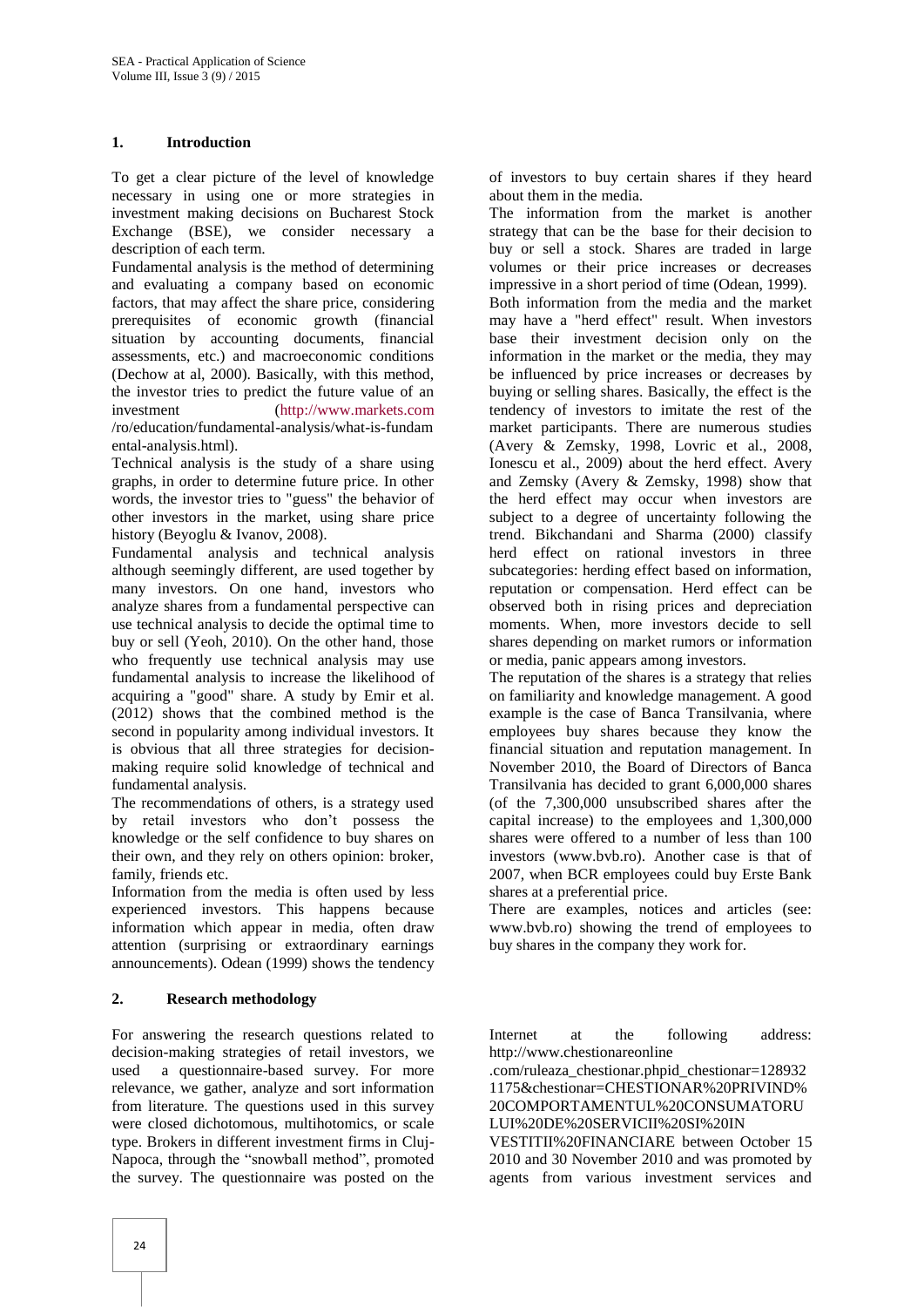financial investment services companies in Cluj-Napoca, so a non-random method, based on reasoning. As the author lacked direct connection with most of those questioned, she could not control the number of people who received the questionnaire. In conclusion, there were 54 investors who answered the questions of the study.

## **3. Results**

We note that most investors choose their shares based on market information (23.66%) and technical and fundamental analysis (19.08), few basing the decision to invest in technical analysis (7.65%) or fundamental analysis (5.34%). 32.07% of respondents base their investment decision on technical, fundamental or technical and fundamental analysis.

A US study (Lease at al. 1974) shows that 42% of American investors use at least one variant of the two types of analysis, or a combination of both. Given that, to "read" technical and fundamental analysis, the investor should have at least some knowledge about stock market, we infer that the level of sophistication of the Romanian retail investor is lower than in America.

Lack of investors sophistication is highlighted by the results of this research by the large number of respondents (67.93%) who base their buying decisions on the recommendations of others, corporate reputation, media information or market information.

There are differences in responses between women and men. Women base their buying decision especially on the recommendations of others (27.50%) and then on the market information (22.50%). The last place in the preferences of women is technical and fundamental and technical or fundamental analysis (20%). Instead 37.36% of men base their decision to invest on this type of analysis, showing a higher level of sophistication among men investors (results are detailed in Table 1.).

Experienced investors (11-15 years of experience on the stock market), noted that there are equally important (25%) three sources of information: fundamental and technical analysis, information from the media and information from the market. As expected, less experienced investors (0-2 years experience) note as very important, the others recommendations (25%).

To see which of these investing strategies were the most successful, we analyze the data in Table 2.

In 2006, most investors surveyed had a profit of over 20%, irrespective of source of information used. However, large percentages of investors who had profit, based their buying decision on information from fundamental analysis (85,71%), technical analysis (77,78%), media (70.59%) and the company's reputation (78.57%).

Due to the small number of respondents, this study is not representative for the whole community and is only an exploratory study.

The answers to questions show what strategy retail investors prefer and what was the gain or loss on their portfolio on a certain period of time: 2006, 2007, 2008 and 2009.

In 2007 (see Table 3), most investors have won, regardless of the decision making strategy. Notably are the portfolios with profits of over 20%. A hierarchy of most successful strategy could look like this: Technical Analysis (77.78%), Technical and Fundamental analysis (60%) and Information in the media (55.56%).

In 2008, due to the economic situation, the question of decision-making strategy is made based on the profit or loss achieved. Those who had the biggest losses, were the ones that used for technical analysis (100%), technical and fundamental analysis (72%) and those using market information (68.97%). Among the investors who used fundamental analysis in decision-making process, many have suffered financial losses, but most of them were winners (42.86%) (see Table 4).

In 2009, most investors had a negative yield on the portfolio (Table 5), especially those who based their investment decision on information related to the company's reputation (75%) and technical and fundamental analysis (72%). The number of investors with losses was lower for those who analyzed market based on fundamental analysis (57.15%) and other recommendations (57.9%).

Trying to find out if panic influenced the Romanian retail investor on the stock exchange, our data reveals that most investors are influenced by market panic neutrally (50.91%), poor (25.45%) and very poor (10.91%). 47.37% of females respondents answered that they are influenced by market panic in small and very small proportion, which suggests that they are more rational than male respondents (30.55% of the men surveyed said they were weak or very weak influence of market panic).

For an overview of strategies to invest, we thought the following items should be considered by the degree of importance:

• Rumors, speculation, unconfirmed reports within the company;

• Qualification managers of Issuer companies;

• The quality of information that the company publishes.

The majority of respondents take into account elements such as rumors, speculation, unconfirmed reports within the company, noting them as being of very high importance (1.89%), high (30.19%) or neutral (43, 40%). Gender differences on this issue are small. Women notes as great significance, great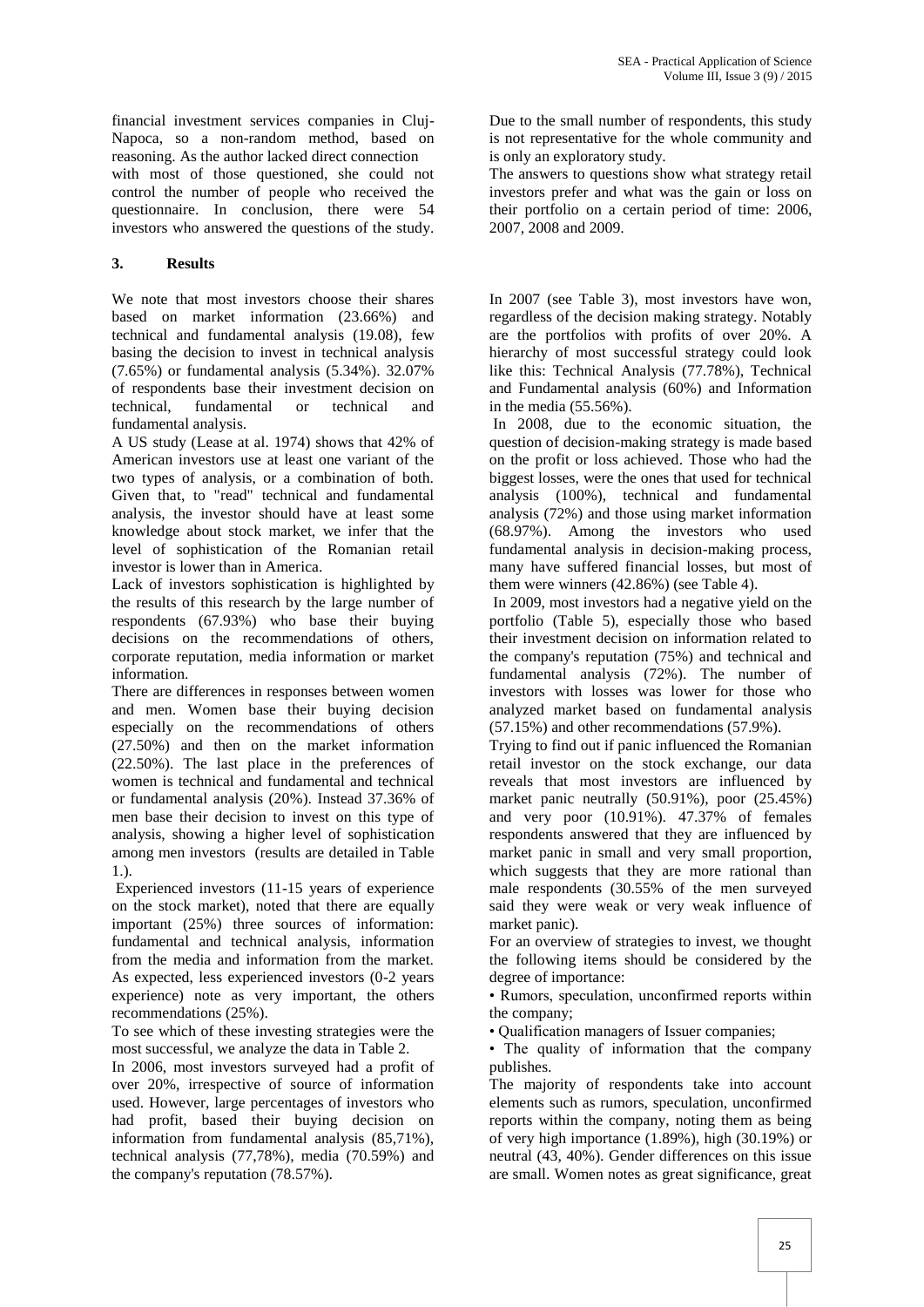or neutral in 78.95%, and men responding that are important in a percentage of 73.53%. We find differences between respondents both with or without experience. All experienced investors believe that rumors, speculation, unconfirmed reports within the company have neutral, big or great significance, compared to 20 % of those less experienced.

Investors have a lukewarm attitude about qualifications of managers on the buying decision: about 33% of them consider it of great importance and very high, 39% consider as being of neutral and 28% of investors consider as a small or very small importance. We don't find differences in responses of men and women, but instead,

#### **4. Conclusion**

Most investors choose their shares based on the information received from the market (23.66%) and technical and fundamental analysis (19.08), few basing their decision to invest, in technical analysis (7.65%) or fundamental analysis (5.34%).

32.07% of respondents base their investment decision on technical analysis, fundamental or technical and fundamental. Given that to "read" technical and fundamental analysis, the investor should have some knowledge about the analysis, we infer that the level of sophistication of the investor novel is lower than in America.

Lack of investor sophistication novel is highlighted by the results of this research by the large number of respondents (67.93%) who base their buying

#### **5. Limitations and future research**

Tight legislation, the refusal of investors to cooperate, limited financial resources, are only a few limitations of this study. The author could not get access to any investors' database, because their identification data are confidential. The natural

#### **References**

[1] Avery, C. & Zemsky, P. (1998), Multidimensional Uncertainty and Herd Behavior in Financial Markets, The American Economic Review, 88 (4), 724-748

[2] Beyoglu, B. & Ivanov, M. (2008), Technical Analysis of Can Slim Stocks, available at:

www.wpi.edu/.../Technical\_Analysis\_of\_CAN\_SL IM\_Stocks.pdf , accesed 2010

[3] Bikchandani, S. & Sharma, S. (2000), Herd Behavior in Financial Markets, IMF Staff Papers, 47(3), 279-310

[4] Dechow, M. P., Hutton, A., Meulbroek, R. & Sloan, R. G. (2000), Short-sellers, fundamental analysis and stock returns, disponibil la: www.en.atfin.ru/Aretr.pdf, accesed 2010

experienced investors deem most important great qualification of managers in percentage of 66.67% compared to 20% of less experienced investors that agree with this statement.

Over 72% of respondents answered that the quality of information the company publishes is of great importance. This is normal when a technical or fundamental analysis is desired on a particular symbol. According to data, the quality of information has greater importance for women (84.21%). Interestingly new investors, with little experience (0-2 years) believe that the quality of information is more important than most experienced investors (66.67%).

decisions on the recommendations of others, corporate reputation, media information or market information.

In the years of economic growth (2006 - 2007), 100% of investors had profit and they based their decisions on the information in the technical or fundamental analysis. In the next period, of economic decline (2008 - 2009), many investors who had profit fell, based their decision on the fundamental analysis. Following the information, we note that, regardless of the economic cycle, those who use the fundamental analysis in the decision making process, have been more successful than the rest

consequence is that the information in these questionnaires cannot be proved.

A future research could show the present strategies of Romanian retail investors compared to those from this study.

[5] http://www.markets.com/ro/education/fun damental-analysis/what-is-fundamental-analysis. html, accesed 10/10/2015

[6] Gelos, R. G. & Wei, S.J. (2002), Transparency and International Investor Behavior, NBER Working Paper No. 9260, available at: http://www.researchgate.net/profile/Gaston\_Gelos3 /publication/5123918\_Transparency\_and\_Internati onal\_Investor\_Behavior/links/09e4150b7595e5377 a000000.pdf, accesed 2015

[7] www.Bvb.Ro, accesed 2010

[8] Ionescu, G. H., Ungureanu, D. V., Vilag, R. D. & Stoian, F. B. (2009), Financial contagion and investors behavior, Annales Universitatis Apulensis Series Oeconomica, 11 (1) 556 – 567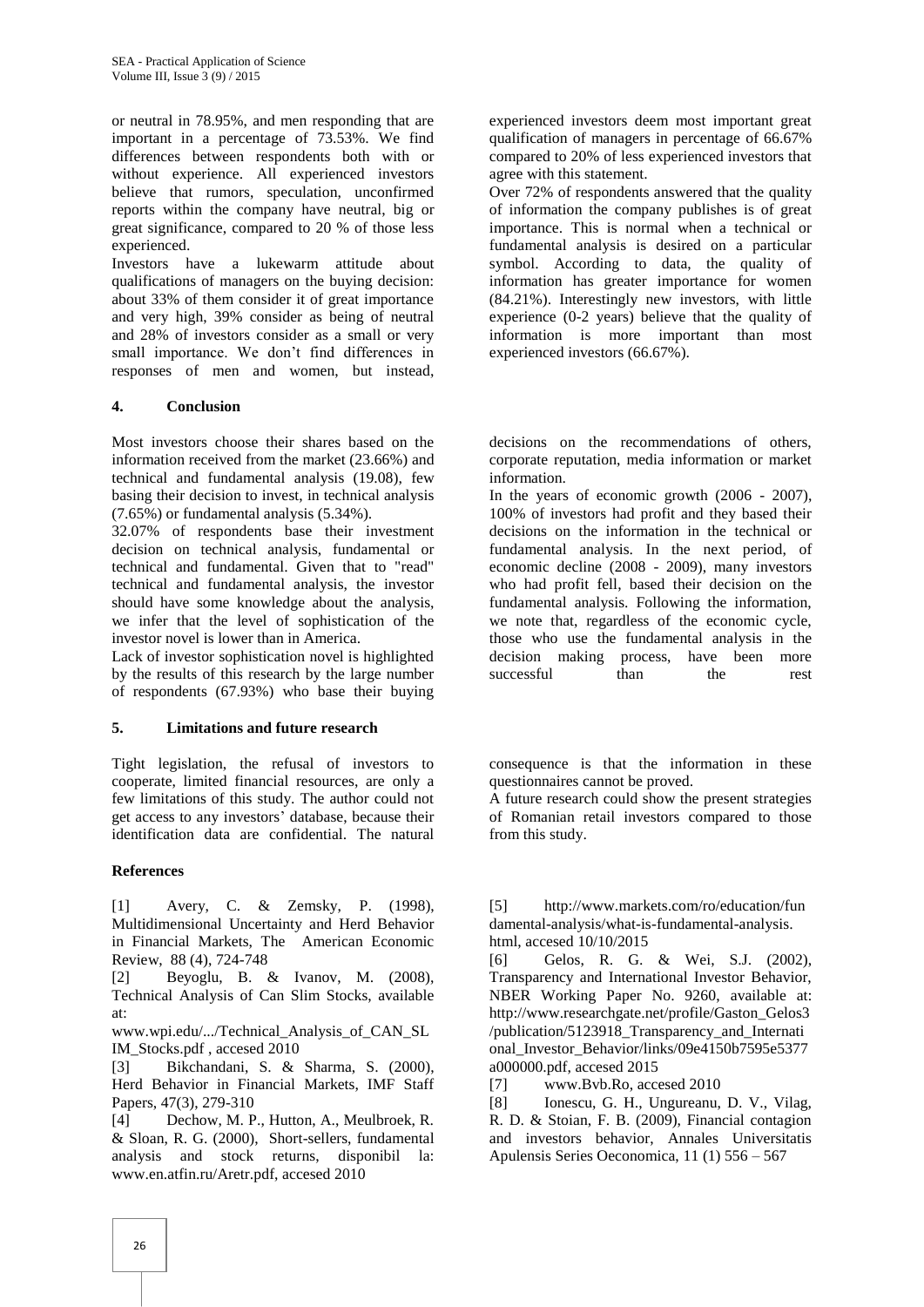[9] Lease, R.C., Lewellen, W.G. & Schlarbaum, G.G. (1974), The individual investor: attributes andattitudes, Journal of Finance, 29 (2), 413-38

[10] Lovric, M., Kaymak, U., Spronk, J. (2008), A Conceptual Model of Investor Behavior, available at http://repub.eur.nl/pub/12468, accesed 2010

[11] Lucey, B.M. & Dowling, M.D. (2005), The role of feelings in investor decision-making, Journal of Economic Surveys, 19(2), 211–237, available at: http://onlinelibrary.wiley.com /doi/10.1111/j.0950-0804.2005.00245.x/full

[12] Emir, S., Dr. Hasan Dinçer, H. & Timor M., (2012), A Stock Selection Model Based on Fundamental and Technical Analysis Variables by Using Artificial Neural Networks and Support Vector Machines, Review of Economics &

Finance, available at: http://www.bapress.ca/ref/ref-2012-

3/A%20Stock%20Selection%20Model%20Based% 20on%20Fundamental%20and%20Technical%20A nalysis%20Variables%20by%20Using%20Artificia l%20Neural%20Networks%20and%20Support%20 Vector%20Machines.pdf, accesed in 10/10/2015

[13] Odean, T. (1999), Do Investors Trade Too Much?, American Economic Review, 89 1279- 1298

[14] Yeoh, K. (2010), Environmental and Contextual Influences on Investors' Governancerelated Behaviour, Teza de Doctorat, available at: northumbria.openrepository.com/

northumbria/bitstream/10145/113659/1/yeoh.ken\_p hd.pdf, accesed 2010

#### **Tables**

#### Table 1

*Responses of investors related the sources underlying the buying decision, by gender*

|                                                         | <b>GENDER</b> |         |         |
|---------------------------------------------------------|---------------|---------|---------|
|                                                         | Female        |         | Male    |
| In buying decision, I select the shares by:             |               |         |         |
| Their reputation                                        |               | 12.50%  | 12.09%  |
| The information in media                                |               | 17.50%  | 13.19%  |
| Market information (volume, no. of transactions)        |               | 22.50%  | 24.18%  |
| The recommendations of others (broker, family, friends) |               | 27.50%  | 13.19%  |
| <b>Technical Analysis</b>                               |               | 2.50%   | 9.89%   |
| <b>Fundamental Analysis</b>                             |               | 2.50%   | 6.58%   |
| Technical analysis and fundamental analysis             |               | 15.00%  | 20.88%  |
| Total                                                   |               | 100.00% | 100.00% |

Table 2

*Responses depending on decision-making strategies and profit&loss on the portfolio in 2006*

| Year 2006           | A        | B        | C        | D        | E        | F        | G        |
|---------------------|----------|----------|----------|----------|----------|----------|----------|
| Win $0-5\%$         | $0.00\%$ | $0.00\%$ | 16.00%   | 11.76%   | 10.71%   | 22.22%   | 7.14%    |
| Win 5% - 10%        | 14.29%   | 22.22%   | 4.00%    | 5.88%    | 3.57%    | 5.56%    | 7.14%    |
| Win 10% - 15%       | $0.00\%$ | $0.00\%$ | 4.00%    | 5.88%    | 7.14%    | 11.11%   | $0.00\%$ |
| Win 15% - 20%       | $0.00\%$ | $0.00\%$ | $0.00\%$ | $0.00\%$ | 3.57%    | 5.56%    | $0.00\%$ |
| $\text{Win} > 20\%$ | 85.71%   | 77.78%   | 68.00%   | 70.59%   | 67.86%   | 50.00%   | 78.57%   |
|                     |          |          |          |          |          |          |          |
| Loss $0-5\%$        | $0.00\%$ | $0.00\%$ | 4.00%    | $0.00\%$ | 3.57%    | $0.00\%$ | $0.00\%$ |
| Loss $5\% - 10\%$   | $0.00\%$ | $0.00\%$ | $0.00\%$ | $0.00\%$ | $0.00\%$ | $0.00\%$ | $0.00\%$ |
| Loss $10\% - 15\%$  | $0.00\%$ | $0.00\%$ | 4.00%    | $0.00\%$ | 3.57%    | $0.00\%$ | $0.00\%$ |
| Loss $15\% - 20\%$  | $0.00\%$ | $0.00\%$ | $0.00\%$ | $0.00\%$ | $0.00\%$ | $0.00\%$ | 0.00%    |
| $Loss > 20\%$       | $0.00\%$ | $0.00\%$ | $0.00\%$ | 5.88%    | $0.00\%$ | 5.56%    | 7.14%    |

*Note:* A - fundamental analysis; B - Technical Analysis; C - Fundamental analysis and technical analysis; D - Mass-Media; E - market information; F - Recommendations of others; G - Issuer reputation.